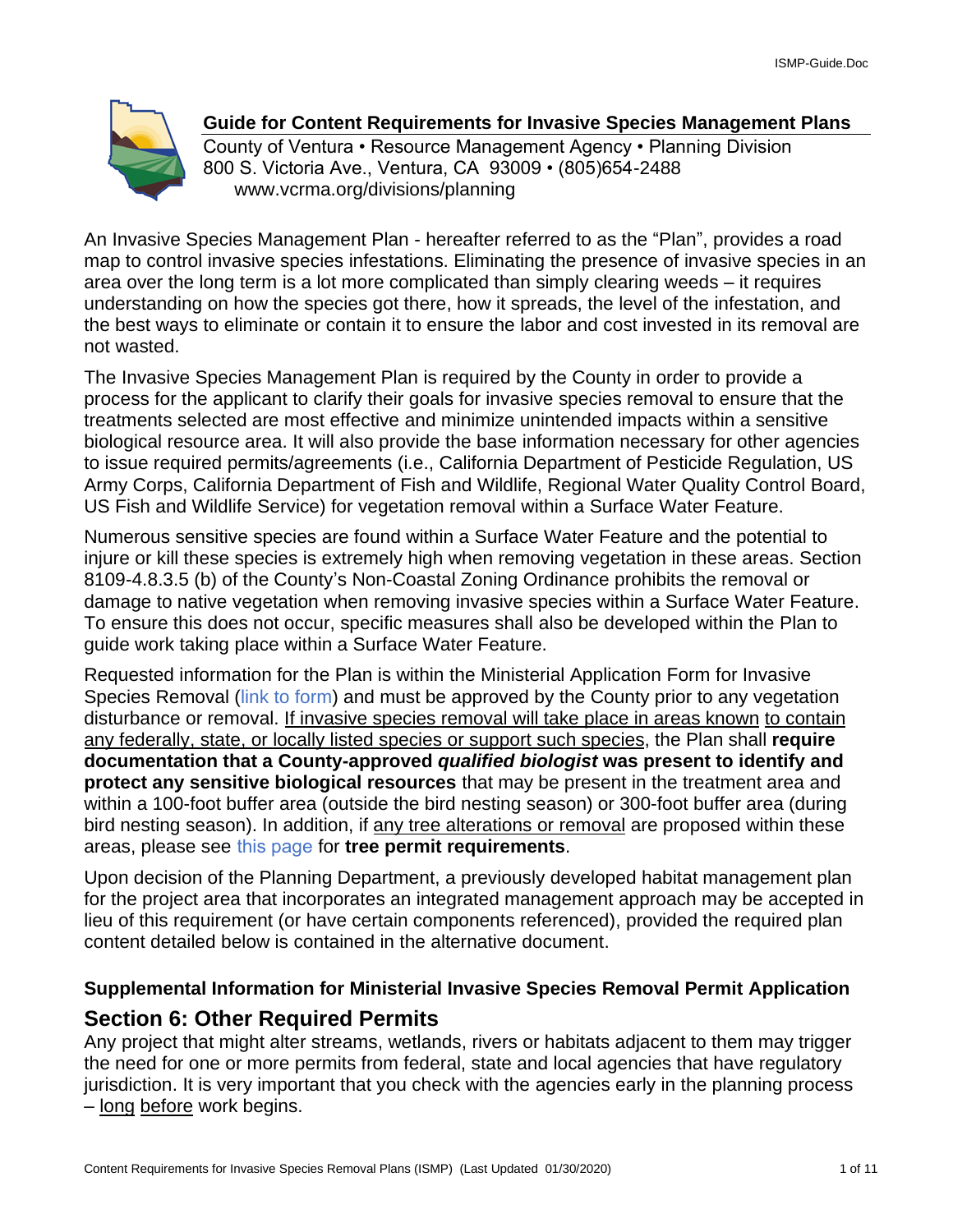The key agencies are listed below with associated permit triggers:

• **Federal**

# o **Agency: U.S. Army Corps of Engineers**

Ventura Field Office, (805) 585-2140 District Office, (213) 452-3333 **Trigger:** The movement or placement of materials such as dirt, rock, geotextiles, concrete or culverts – into or within USACE jurisdictional areas.

### o **Agency: US Fish and Wildlife Service**

Ventura Field Office, (805) 644-1766 **Trigger:** The presence of a federally protected plant or animal species, or USFWS Designated Critical Habitat.

### • **State**

# o **Agency: California Department of Fish and Wildlife**

South Coast Region 5, (858) 636-3160 **Trigger:** When project will alter a stream or disturb any riparian vegetation, or the presence of a protected state species.

### • **Regional**

### o **Agency: Regional Water Quality Control Board**

Board representing Los Angeles County and most of Ventura County: Los Angeles Regional Water Quality Control District, (213) 576-6600

Board representing northwest Ventura County (Rincon Creek watershed): Central Coast Regional Water Quality Control District, (805) 549-3147 **Trigger:** The application of an herbicide in or adjacent to a waterbody.

# • **Ventura County**

### o **Agency: Agricultural Commissioner's Office**

Ventura County 815 E. Santa Barbara St., Santa Paula (805) 933-3165 <https://www.ventura.org/agricultural-commissioner/> **Trigger:** Application of pesticide. Must be a registered applicator.

### o **Public Works Agency - Watershed Protection District**

Watershed Planning and Permits Division 800 S. Victoria Avenue, Ventura (805) 654-2061 <https://www.vcpublicworks.org/wpd/watershedplanningandpermits/>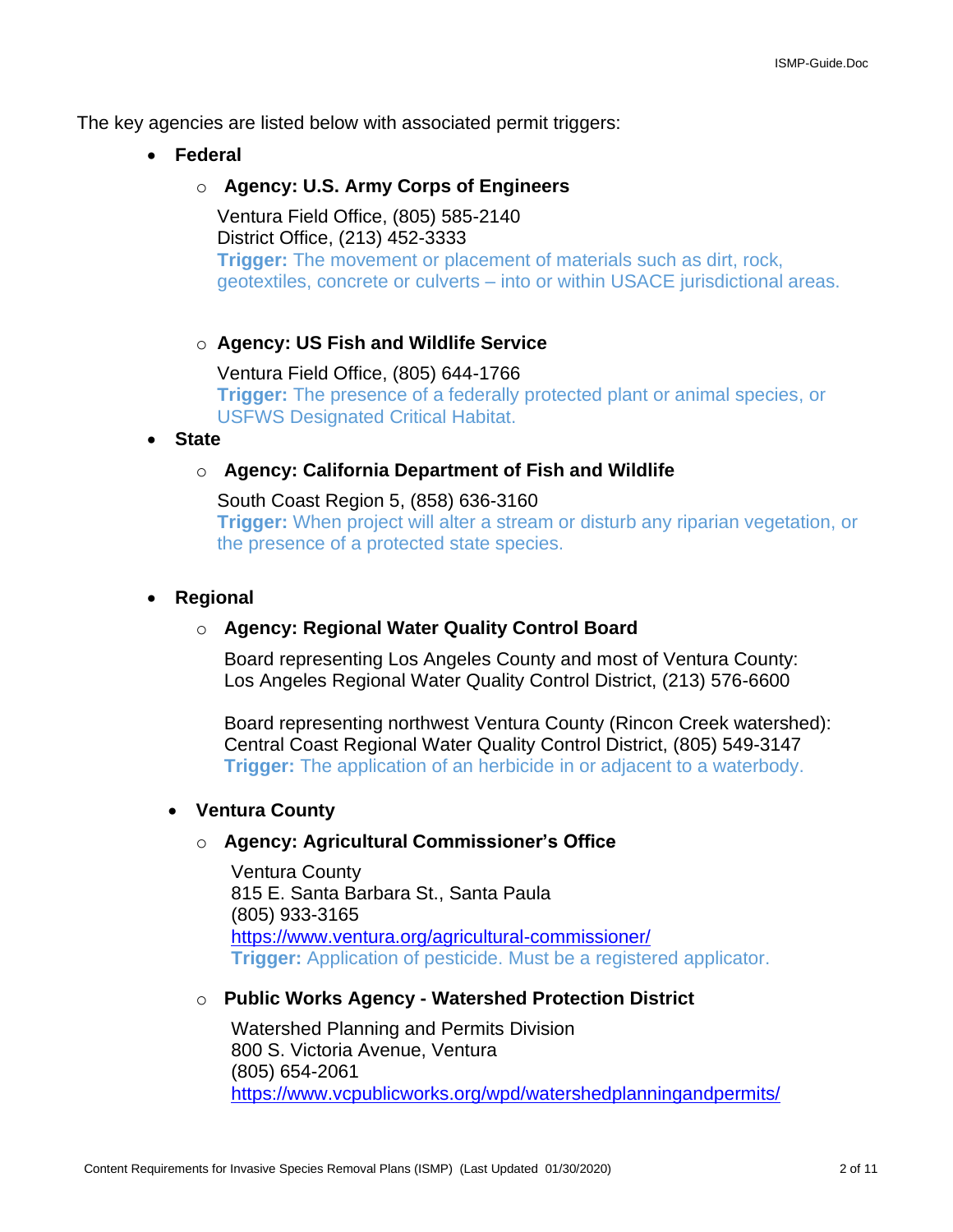**Trigger:** Removal or planting of vegetation within a jurisdictional channel; Development or activity affecting the floodplain associated with a jurisdictional channel (i.e., alteration of flow or runoff characteristics through modification of sediment or vegetation).

For further details about permitting requirements in wetlands, streams, rivers, and their associated habitats, please see the Wetland Project Permitting Guide: Permitting Stream and Wetland Projects in Ventura County & along the Santa Clara River in Los Angeles County. Available at

http://pwaportal.ventura.org/ONESTOP/ESD/Wetland Project Permitting Guide in V [entura\\_County.pdf](http://pwaportal.ventura.org/ONESTOP/ESD/Wetland_Project_Permitting_Guide_in_Ventura_County.pdf)

# **Section 7: Goals and Purpose of the Invasive Species Removal**

# **Background Information:**

When describing the purpose for removing invasive species in these sensitive areas, it is important to focus on what you are managing for and clearly state what you want on the site. For example, you may be managing for multiple reasons such as:

- Reducing wildfire or flood risk;
- Improving water availability;
- Recreational uses (e.g., trail construction/maintenance);
- Aesthetics;
- A species or suite of species that are rare or otherwise valued; or
- A functioning ecosystem that restores the biological community and the processes that maintain it.

Management goals developed for the Plan shall also address the improvement of wildlife habitat and the restoration of native plant communities in the Surface Water Feature. If any federal, state, or locally listed species is present, the management goals shall also address its habitat needs.

# **Section 8: Description of Management Area**

# **Background Information:**

Include the following information in the description of the management area:

- Description of land use history and current level of human disturbance within and adjacent to surface water feature;
- Description of areas that invasive species may be introduced (e.g., roadways, trails, waterway, adjacent land use activities, etc.).
- Describe frequency of wildfires (e.g., length of time since last burn and fire impacts on habitat);
- Property ownership and management
- Description of any important cultural resources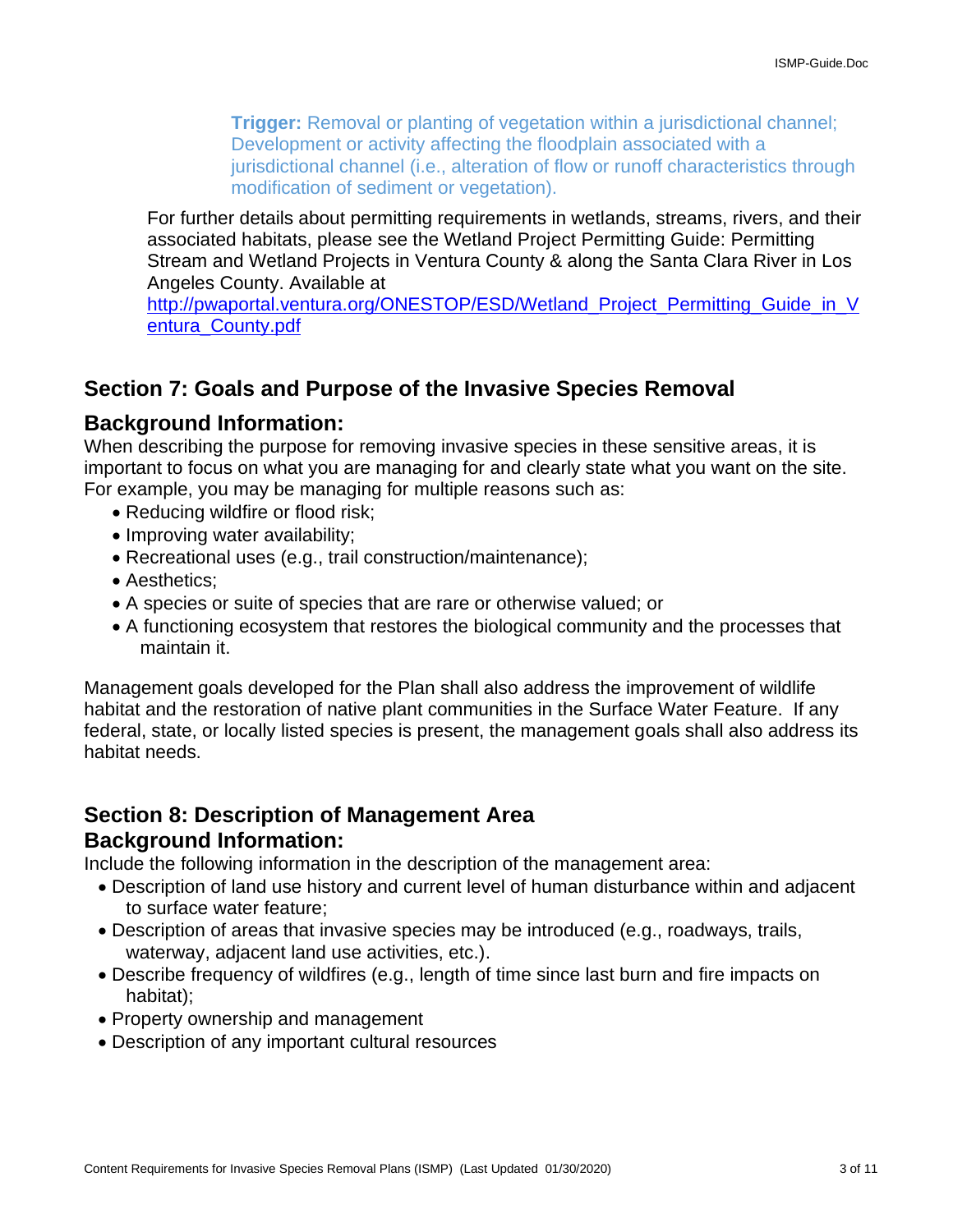# **Section 9: Site Plan and Mapping**

# **Background Information:**

If you are unable to accurately identify different plant species, it is important to enlist the help of a technical expert or consultant, so you are not removing or impacting sensitive plant communities and you are targeting the right treatment to the weeds you are trying to control. Places such as the Ventura County Cooperative Extension

<http://ceventura.ucanr.edu/Staff/?facultyid=560> or the Ventura County Resource Conservation District<http://www.vcrcd.org/> can help you locate a technical expert. The Ventura County Planning Division maintains a list of approved *qualified biologists* that can be contracted to identify the various plant and animal species on your property. See

[www.ventura.org/rma/planning](http://www.ventura.org/rma/planning) . **A great resource for conducting an inventory and mapping your property** can be found at [https://cvc.ca/wp-content/uploads/2012/09/cvc-landowners](https://cvc.ca/wp-content/uploads/2012/09/cvc-landowners-guide-to-invasives.pdf)[guide-to-invasives.pdf](https://cvc.ca/wp-content/uploads/2012/09/cvc-landowners-guide-to-invasives.pdf) in Section 4.1.

If the treatment area is within habitat that is known to support or potentially support a federal, state, or locally listed species, then a biological survey of the treatment area **must** be conducted by a County approved *qualified biologist*. If you answered Yes to Questions 6 (e) or (f) on the application, you will need a qualified biologist to survey the treatment areas. If the area **does not contain** any known sensitive species, then fill in the section as requested in the application. A sample map that can be done by the landowner through the County's RMA GIS website is below:

If the area **does** contain sensitive species, then the qualified biologist must submit the following information in accordance with the County's [Initial Biological Assessment](http://docs.vcrma.org/images/pdf/planning/conservation/Standards-for-IS-Bio-Assess-10-9-12.doc) (ISBA) standards within Sections 2.3, 3.1, and 3.2 (as applicable) in this section of the application.

- Provide information requested on the Cover Page and Methodology (Complete ISBA Cover Page and Section 2.3).
- Maps, table and description of "Major Plant Communities" present in treatment area (Complete ISBA, Section 3.1- "Plant Communities"). For invasive species present on site, collect and format data as described in subsection 2.A below for the Invasive Species Inventory section of this management plan.
- Map and table of any physical features that may be important to the site's biological resources (e.g., rock outcrop, riprap, caves, cliff faces).
- Maps, table, and description of hydrological features and other areas (Complete ISBA, Section 3.1 – "Waters and Wetlands Table" and "Other Areas/Observations").
- Table of all biologically sensitive species inventoried in the treatment area (all federal, state, and locally listed rare or imperiled species). (Complete ISBA- Section 3.2- "Special Status Species and Nests").
- If trees (living or dead) are proposed to be altered or removed, identify and map tree community and specimens selected for alteration or removal (Complete ISBA- Section 3.2- "Protected Trees").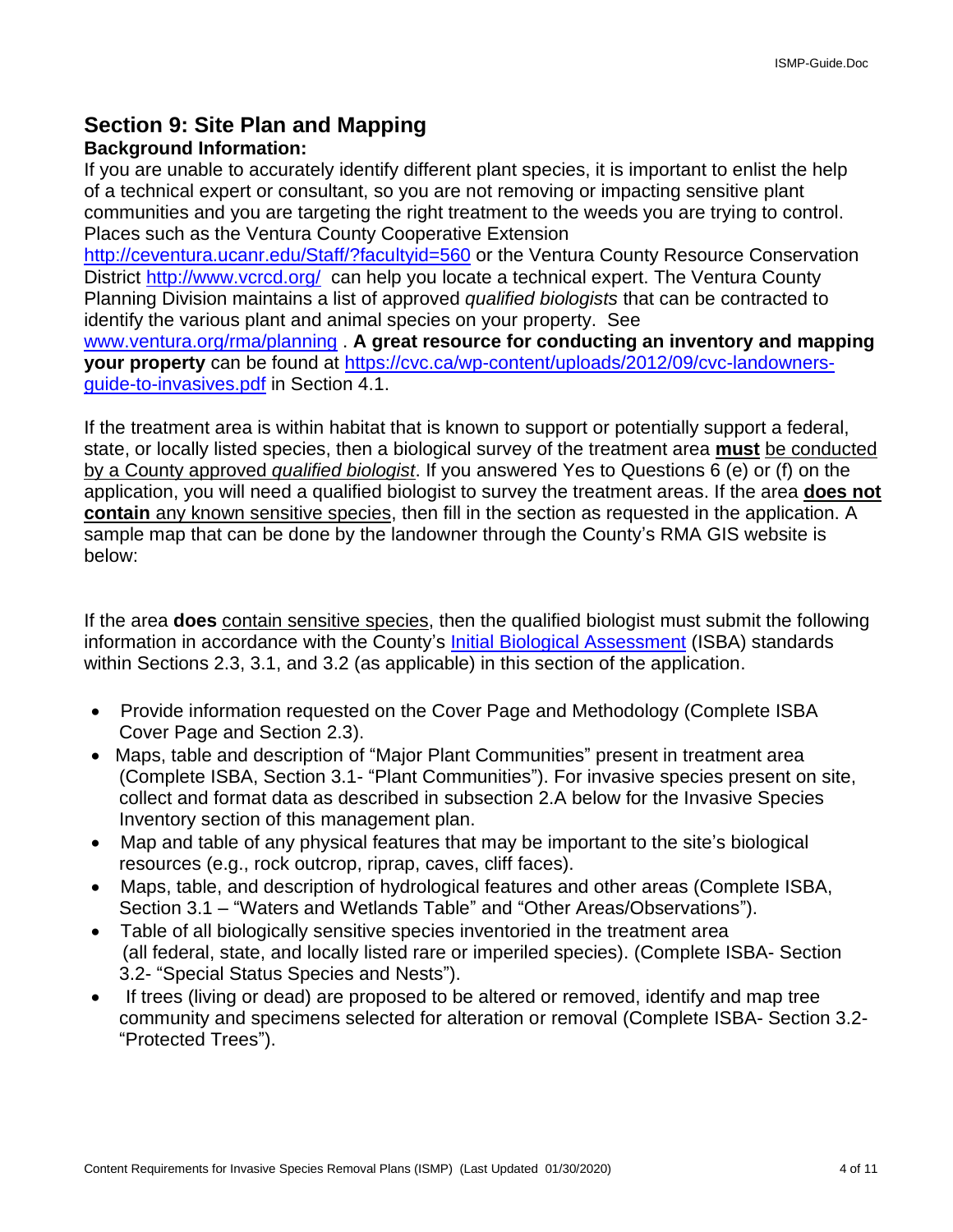# **Section 10: Invasive Species Inventory**

# **Background Information:**

Provide a table of invasive species types, acreages, and densities with accompanying maps. Note whether populations are increasing, stable or decreasing. You can use these maps as you develop specific control strategies for high-priority species (See 2.B. below). Invasive plant community information collected through qualified biologist's or technical expert's site-specific survey in Section 1B of this document should be provided in this section. Example Map and Table:



| Sub<br>Area     | <b>Species</b>       | Acreage | Density                | Comments                                                                                                                                                                                 |
|-----------------|----------------------|---------|------------------------|------------------------------------------------------------------------------------------------------------------------------------------------------------------------------------------|
| <b>BM1</b>      | <b>Black Mustard</b> | 20      | >1000<br><b>Plants</b> | Significant increase in weed population after<br>fire. Might take a few years to eliminate. May<br>need to hire contractor or get volunteers. Not<br>many native plants have grown back. |
| P <sub>1</sub>  | Periwinkle           | 2.5     | 60 Plants              | Stable population. Good manageable hand<br>pulling summer chore for kids.                                                                                                                |
| TT <sub>1</sub> | Tree Tobacco         | 2.2     | 60 Plants              | Increasing.                                                                                                                                                                              |
| TT <sub>2</sub> | Tree Tobacco         | 1.5     | 10 Plants              | Only a few plants. Damaged by fire. Appear<br>stable.                                                                                                                                    |

# **Section 11: Prioritizing Invasive Species Removal Background Information:**

It is impossible for most landowners or managers to control every weed that occurs on their property or management area. Therefore, it makes sense to focus control efforts on those weed species that have the greatest impact to the management goal and those that can be controlled and eliminated before they become widespread to screen out the worst weeds. There are four criteria used to determine which species are best to focus management efforts upon<sup>1</sup>. Information on the species of interest is available from the California Invasive Plant

<sup>1</sup> Prioritization was modified from a paper published by Ellen Jacquart, Indiana Chapter of The Nature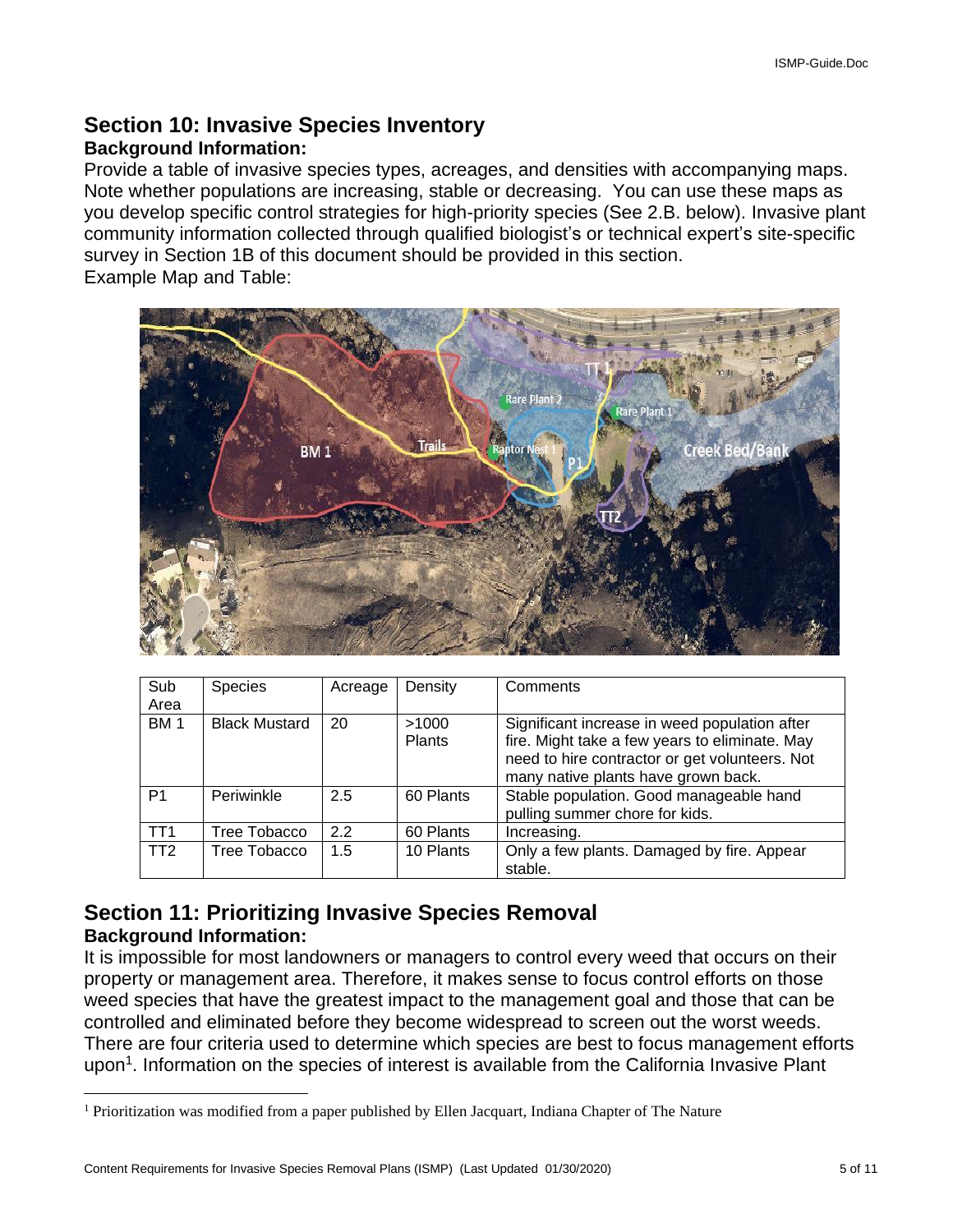Council website at<https://www.cal-ipc.org/plants/profiles/> and the [Department of Defense](https://www.denix.osd.mil/nr/otherconservationtopics/invasivespecies/manuals/development-of-a-categorized-list-of-invasive-non-native-plants-that-threaten-wildlands-in-arizona-individual-plant-assessments-by-species-vol-2-hordeum-murinum-to-vinca-major/)  [Legacy Resource Management Plan Individual Plant Assessments by Species.](https://www.denix.osd.mil/nr/otherconservationtopics/invasivespecies/manuals/development-of-a-categorized-list-of-invasive-non-native-plants-that-threaten-wildlands-in-arizona-individual-plant-assessments-by-species-vol-2-hordeum-murinum-to-vinca-major/) The four categories are as follows:

### **I. Current Extent of the Species**

Under this category, priorities are assigned based on how big of an area the species infestation is and how quickly it is spreading. To do this, weed species are prioritized in the following order:

- **1) New Species**. It is easiest to stop the spread of small patches of a new weed species. These are species that may be new to the site or are outliers from a larger infestation spreading onto the site. It is important to pay attention to species not yet on the site, but which are present nearby. If there is more than one new patch of weeds present on the site and resources are limited, species that are spreading the quickest (or have the potential to spread quicker (see species profile information)) should be prioritized over other smaller patches of new weed species. Point Values: Small Infestation, Quickly Spreading= 4; Small Infestation, Slow-Spreading=3.
- **2) Existing Species.** Species on the site that are present in large infestations that are expanding should be prioritized over infestations that are not expanding. Point Values: Large Infestation, Quickly Spreading= 2; Large Infestation, Slow-Spreading=3.

### **II**. **Current and Potential Impacts of the Species**

The elimination of weeds that would contribute the most to meeting management goals of the project should be prioritized over others as follows:

- 1) 4 point It is so aggressive that it changes the area so much that few other species survive. These are weeds that alter ecosystem processes such as fire frequency, sedimentation, nutrient cycling, etc. These are weeds that alter conditions so radically that few native plants and animals can persist.
- 2) 3 points It invades undisturbed areas and outcompetes native species. These are weeds that overtake and exclude natives following natural disturbances such as fires, floods, or that hinder restoration of natural communities- should be assigned higher priority in areas subject to repeated disturbances.
- 3) 2 points It doesn't out-compete native species, but natives don't regenerate. These are weeds that do not outcompete dominant natives but either inhibit recruitment or regeneration of native species; or reduce food, cover, nesting sites used by native animals; or promote populations of invasive non-native animals by providing them with resources otherwise unavailable in the area.

Conservancy. October 26, 2009 and A Landowner's Guide to Managing and Controlling Invasive Plants, Credit Valley Conservation Group.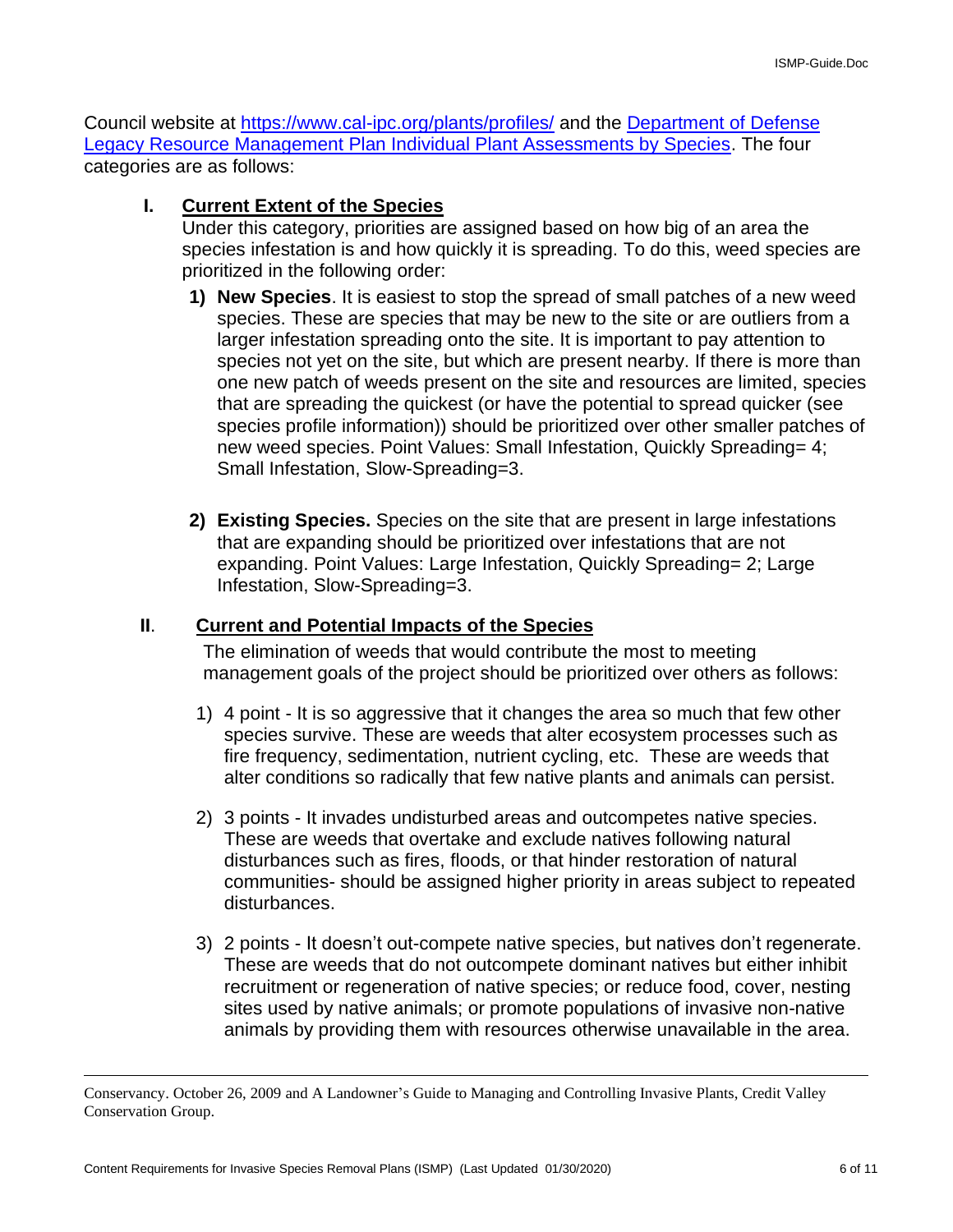4) 1 point - It only invades disturbed areas such as edges.

Alternatively, the applicant may use the California Invasive Plant Council Rankings of A,B,C,D under the plant profile impact rating, worksheet values: Species ranked A=4, B=3, C=2, D=1.

# **III. Habitat Value of Infestation Area**

Are there features within the area I want to protect?

- 1) 3 point There are many rare plants or community types in the area.
- 2) 2 points- There are a few rare plants or community types in the area
- 3) 1 points The invasion is happening near disturbed edges or areas I don't really care about.

### **IV. Species Control Methods**

How difficult it is to control a weed species is an important factor in how it is managed. If available control efforts have a low probability of success or they will not give an adequate result relative to the time and resources invested, then such efforts should be invested elsewhere.

- 1) 4 point Fairy easy, one treatment and it's pretty much gone.
- 2) 3 points Takes multiple treatments, but eventually it's gone and native species will replace it
- 3) 2 points Takes multiple treatments, but native plants won't regenerate, and will need replanting.
- 4) 1 point No effective treatment has been found for this species.

When you are done, total the points from all categories for each project. The higher the score, the higher the priority rating the project should receive.

# **12. Invasive Species Control Plans**

- I. Development of Specific Control Plans for High Priority Weed Species. Create a control plan for each high-priority species and include the following information:
	- 1) Scientific and common name of the species with its priority score.
	- 2) Description of Species. In 2-3 lines list life history, native range, and other outstanding characteristics of the species.
	- 3) Current Distribution on the Site. Refer to Inventory Maps.
	- 4) Damage and Threats. Outline the damage caused and threats posed by the species.
	- 5) Goals. Outline long-term goals for this species. Refer to Section 1.A.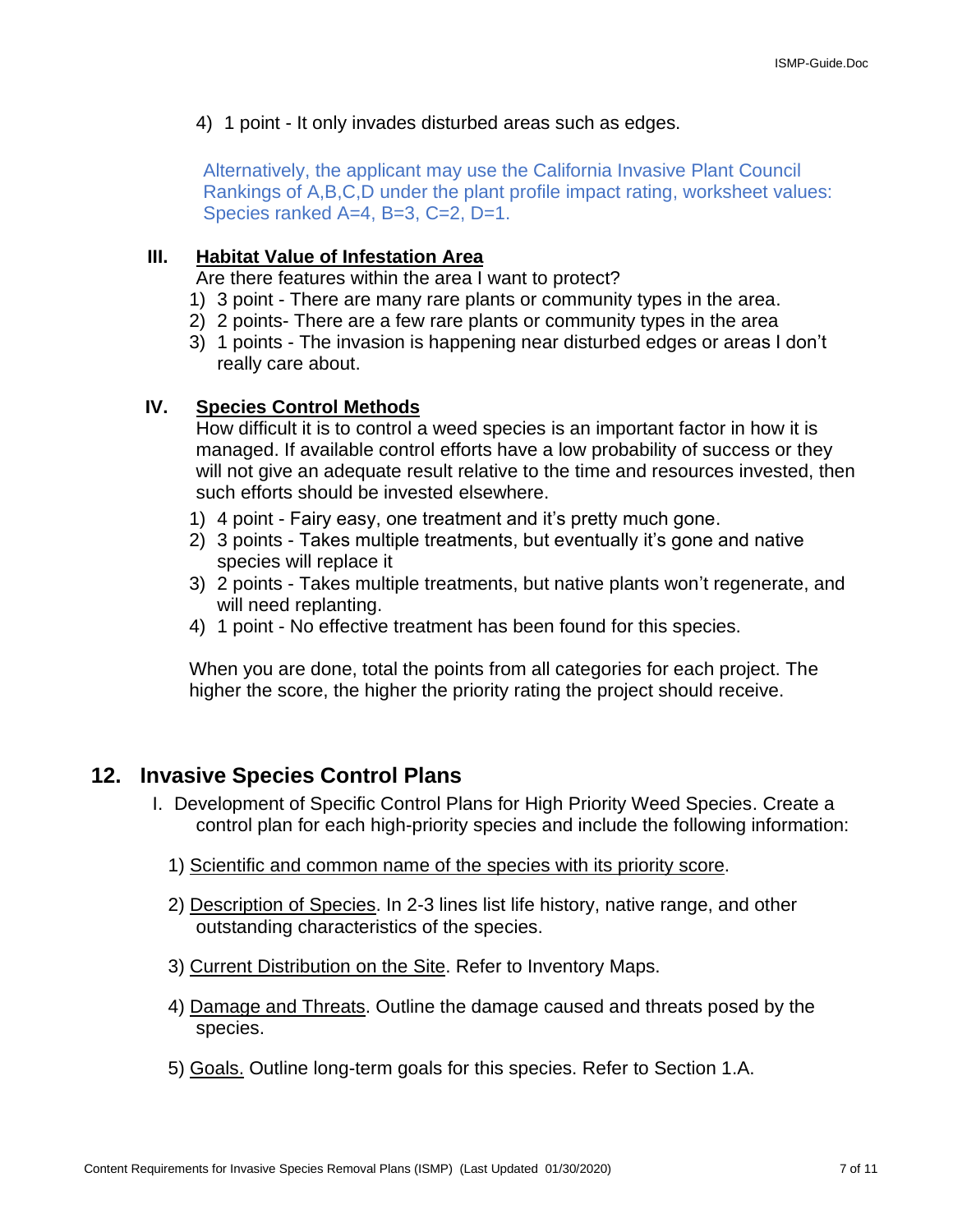- 6) Strategies. Determining what is a reasonable weed management strategy to control a weed species is critical. For example, some weeds infestations may realistically be only contained rather than eliminated given the resources, weed species, size of infestation, difficulty of control, etc. There are online resources that can help you narrow down what strategy is most appropriate for the site. For example, the Invasive Plant Management Decision Analysis Tool <https://www.imapinvasives.org/decision-analysis-tool> is an online decision support tool for evaluating different approaches to managing particular species. In general, there are four strategies for effectively managing invasive plants over the long-term:
	- i. Prevention- Determine the likely means of introduction and transport of invasive plants is key to develop prevention measures or strategies for future re-infestation. Some additional resources for identifying prevention techniques are:
		- o Preventing the Spread of Invasive Plants: Best Management Practices for Land Managers (3rd Edition). (California Invasive Plant Council. 2012). Web link: [https://www.cal](https://www.cal-ipc.org/resources/library/publications/developingplan/)[ipc.org/resources/library/publications/developingplan/](https://www.cal-ipc.org/resources/library/publications/developingplan/)
		- o Guide to Noxious Weed Prevention Practices (USDA Forest Service 2001). Web link: [https://www.fs.fed.us/invasivespecies/documents/FS\\_WeedBMP\\_2001](https://www.fs.fed.us/invasivespecies/documents/FS_WeedBMP_2001.pdf) [.pdf](https://www.fs.fed.us/invasivespecies/documents/FS_WeedBMP_2001.pdf)
	- ii. Eradication -Eradication is the complete removal of an invasive plant species from a defined area. Determine if the eradication of the infestation is achievable as an objective (most feasible for small areas). Factors in decision should include: size of infestation, resources and commitment to see project through, understanding biology of species, ability to detect species at low densities, capacity to restore system when eradicated.
	- iii. Containment

Containment is any action taken to prevent establishment or control a plant species beyond a defined area. Containment is typically used for species with large infestation areas, small dispersal distances, or long-lived seed banks. If containment is a desired approach, clearly define the containment strategy, including what species will be contained, how, under what conditions, and where. Some additional resources for identifying control techniques for eradication or containment of different species:

- o The US Department of Agriculture (USDA) National Invasive Species Information Center –
	- <https://www.invasivespeciesinfo.gov/plants/main.shtml>

o Weed Research and Information Center - [http://wric.ucdavis.edu](http://wric.ucdavis.edu/)

iv. Conservation Protection (Asset-Based Protection) Conservation protection or asset-based protection means limiting invasive plant control activities to areas that directly threaten high-value conservation targets. Conservation protection is often used when species is widespread and abundant with little hope of eradication.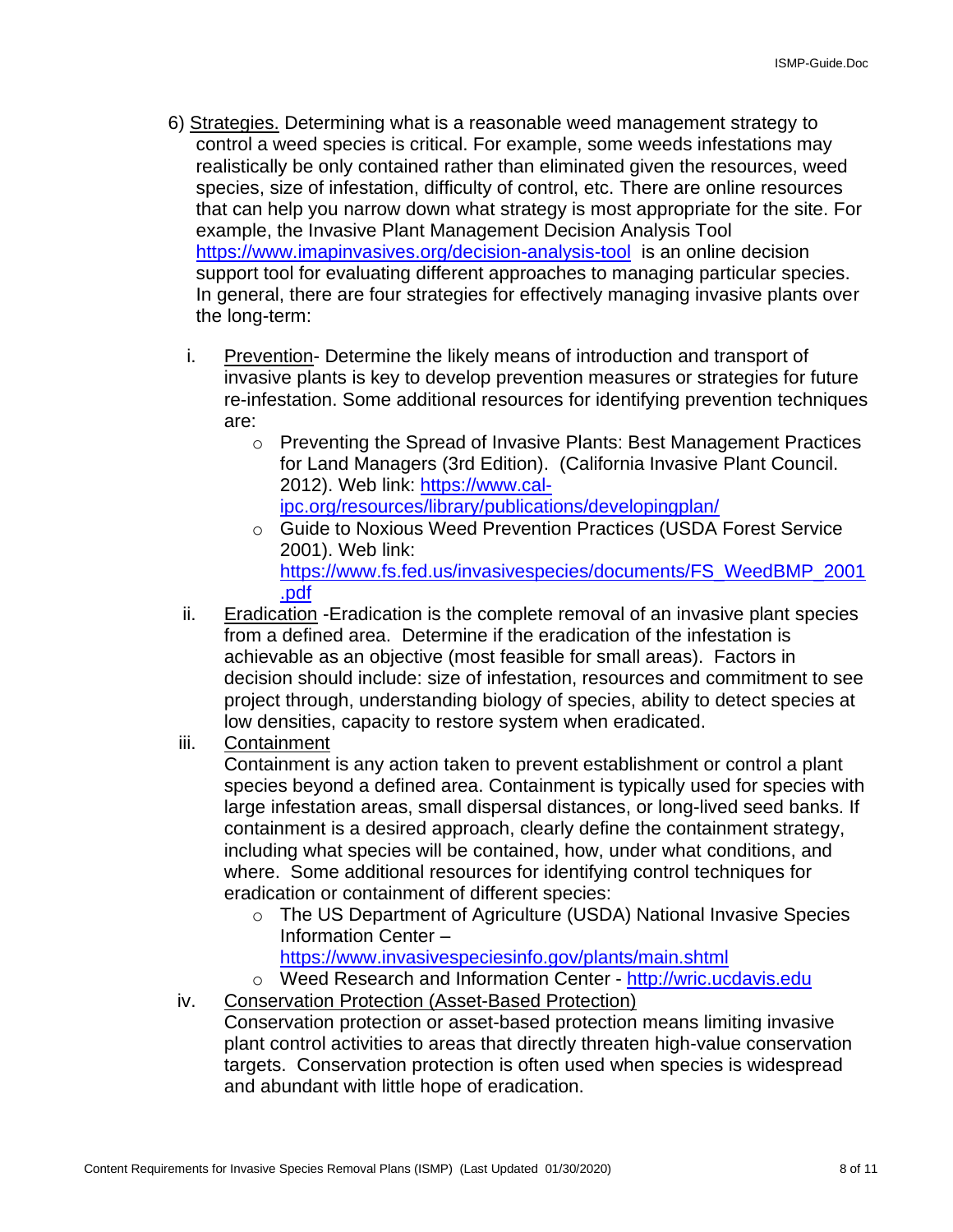- 7) Treatment Objectives. Establish measurable objectives for the control activities. An objective is a statement detailing the desired outcome or result of the actions taken to manage the removal of the invasive species-what success looks like. It helps determine if the management program is working and if not, why not? A well-crafted objective meets the following criteria:
	- i. Specific What is the expected change and where are clearly defined so that all people involved in the project have the same understanding of what the terms in the objective mean.
	- ii. Measurable How much change do you want to see, and in what direction? Definable in relation to some standard scale (numbers, percentage, fractions, or all/nothing states).
	- iii. Achievable Is the objective achievable and appropriate within the context of the project site and available resources. Considerations may include: people, technical capacity, funding, and political, economic, and other constraints.
	- iv. Results-oriented focuses on the result of management actions, not the actions themselves (such as how many gallons of herbicide used in a given year).
	- v. Time Period- Over what time period is change expected to occur?

Examples could include: "Eradicate cape ivy from Area D by 2020, defined as finding no evidence of plants for a period of six growing seasons" or "Reduce cover of Arundo in Area C to 10% by 2025".

- 8) Treatment Options**.** Viable control options are: (1) No treatment; (2) (Treatment alternative 1); (Treatment alternative n); etc. Briefly discuss the alternatives, indicate which are preferred and the conditions (size of area treated, location, phenology, total anticipated cost, etc.) under which they may be used. Conditions in the field may differ from those you anticipated, so build in flexibility. State who the field-staff should contact when none of the listed alternatives can be carried out. Developing a good strategy requires evaluating the impact and feasibility of different combinations of approaches and treatment techniques. In addition, it is important to avoid unintended impacts that may occur in these highly sensitive areas and take steps to reduce the likelihood of damage to the ecosystem.
	- Manual

Physical removal of invasive plants using non-mechanical tools such as hands, shovels, picks, axes, hand-saws, or machetes.

• Mechanical

Physical removal of invasive plants using mechanized tools such as mowers, brush-cutters, chainsaws, mechanized vehicles, earth-moving equipment, etc.

• Chemical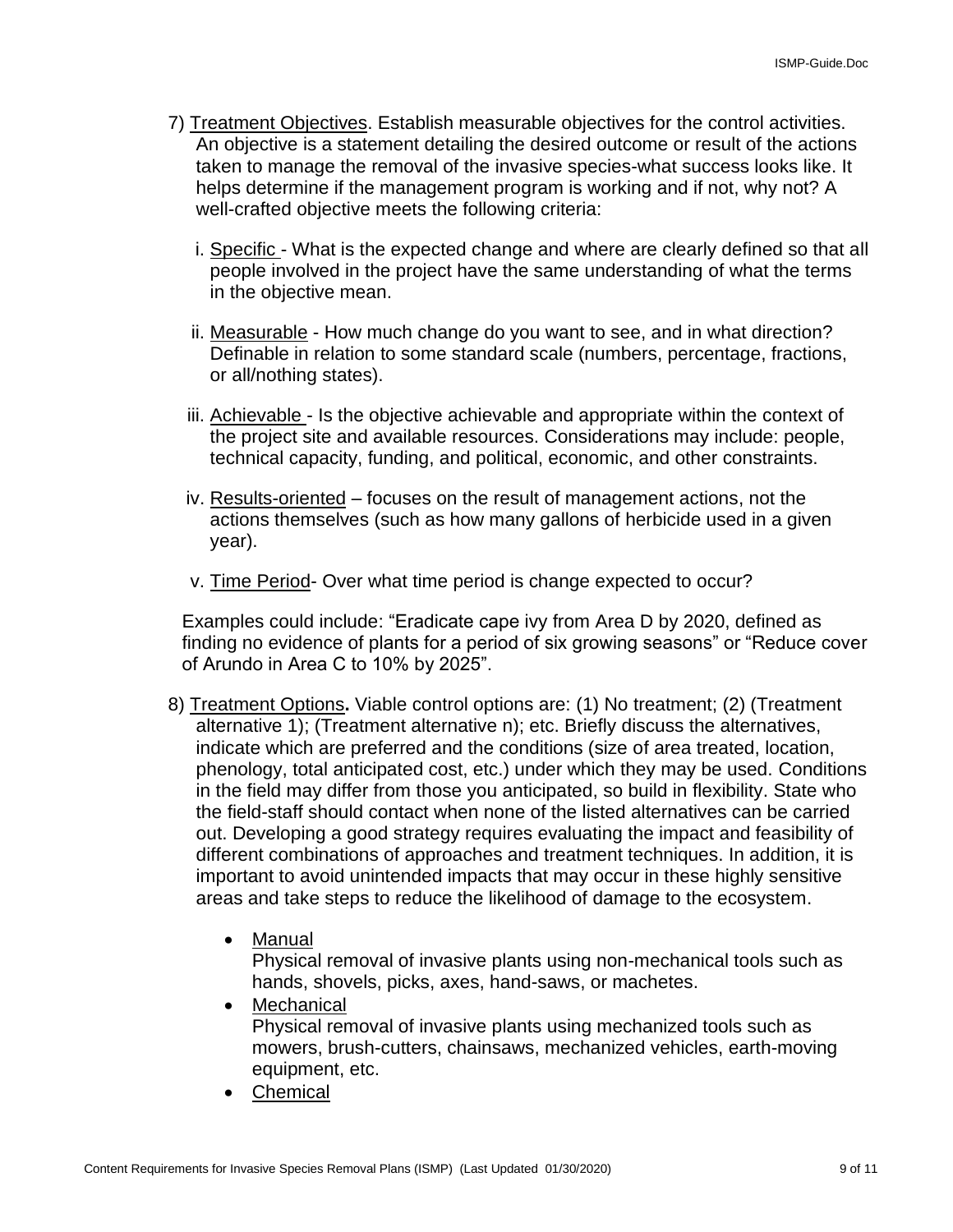Application of herbicides to kill invasive plants.

- Biological Introduction of predators, parasites, pathogens to attack invasive plant species
- Cultural

Land management practices such as prescribed fire, irrigation/flooding, grazing, etc.

Training videos on various weed control methods can be found at [http://dev.cal](http://dev.cal-ipc.org/resources/library/videos/)[ipc.org/resources/library/videos/](http://dev.cal-ipc.org/resources/library/videos/) . More information on various control methods can also be found at<https://www.coastalisc.com/how-to-control-invasive-plants> The Center of Invasive Species and Ecosystem Health has a tool review of many tools used to eliminate invasive species at <https://www.invasive.org/gist/tools.html> And The Weed Control Methods Handbook, TNC's Wildland Invasive Species Program online publication, contains "what every natural areas manager should know about weed control methods." Consisting of seven chapters and six appendices, it reviews manual, grazing, fire, biocontrol, and herbicide techniques. There are in-depth discussions of eleven different herbicides, plus a great deal of supporting information on herbicide use. <https://www.invasive.org/gist/products/handbook/methods-handbook.pdf>

- 9) Treatment Timing. Briefly describe the locations to be treated (by Sub Area ID),, and an approximate schedule for control and monitoring activities (See Table 6). If several methods are to be tested, outline the design of the planned experiment or demonstration.
- 10)Resource Needs. Provide costs of planning, mapping, materials (e.g., herbicide applied, gas for chainsaw), labor, travel, recurrence intervals, etc.

# **13. Protection of Sensitive Species**

# **Background Information:**

Additional resources are available to develop BMP's outside of the Performance Standards associated with the permit. They are:

- Prevention BMPs for Land Managers. (California Invasive Plant Council. 2012). Web link:<http://dev.cal-ipc.org/resources/library/publications/landmanagers/>
- Best Management Practices (BMPs) for Wildland Stewardship: Protecting Wildlife When Using Herbicides for Invasive Plant Management California Invasive Plant Council and Pesticide Research Institute. Web Link: [http://dev.cal](http://dev.cal-ipc.org/resources/library/publications/herbicidesandwildlife/)[ipc.org/resources/library/publications/herbicidesandwildlife/](http://dev.cal-ipc.org/resources/library/publications/herbicidesandwildlife/)
- Methods for Disposing Non-Native Invasive Plants [\(https://extension.unh.edu/resource/methods-disposing-non-native-invasive-plants](https://extension.unh.edu/resource/methods-disposing-non-native-invasive-plants) )